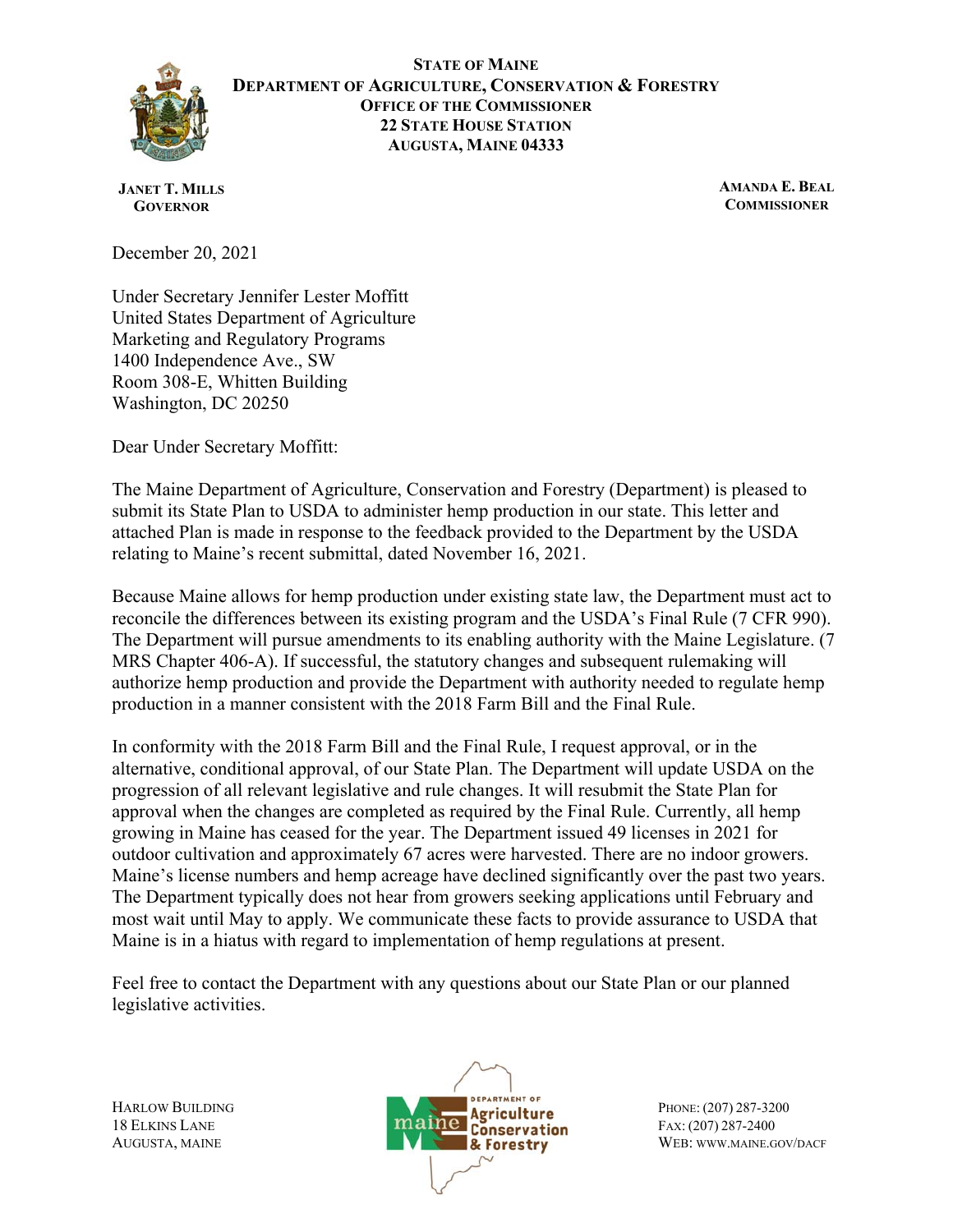Sincerely,

dmanda E. Beal

Amanda Beal, Commissioner

cc: Nancy McBrady, Director, Bureau of Agriculture, Food and Rural Resources Ann Gibbs, Director, Animal and Plant Health Division Gary Fish, State Horticulturist

Encl.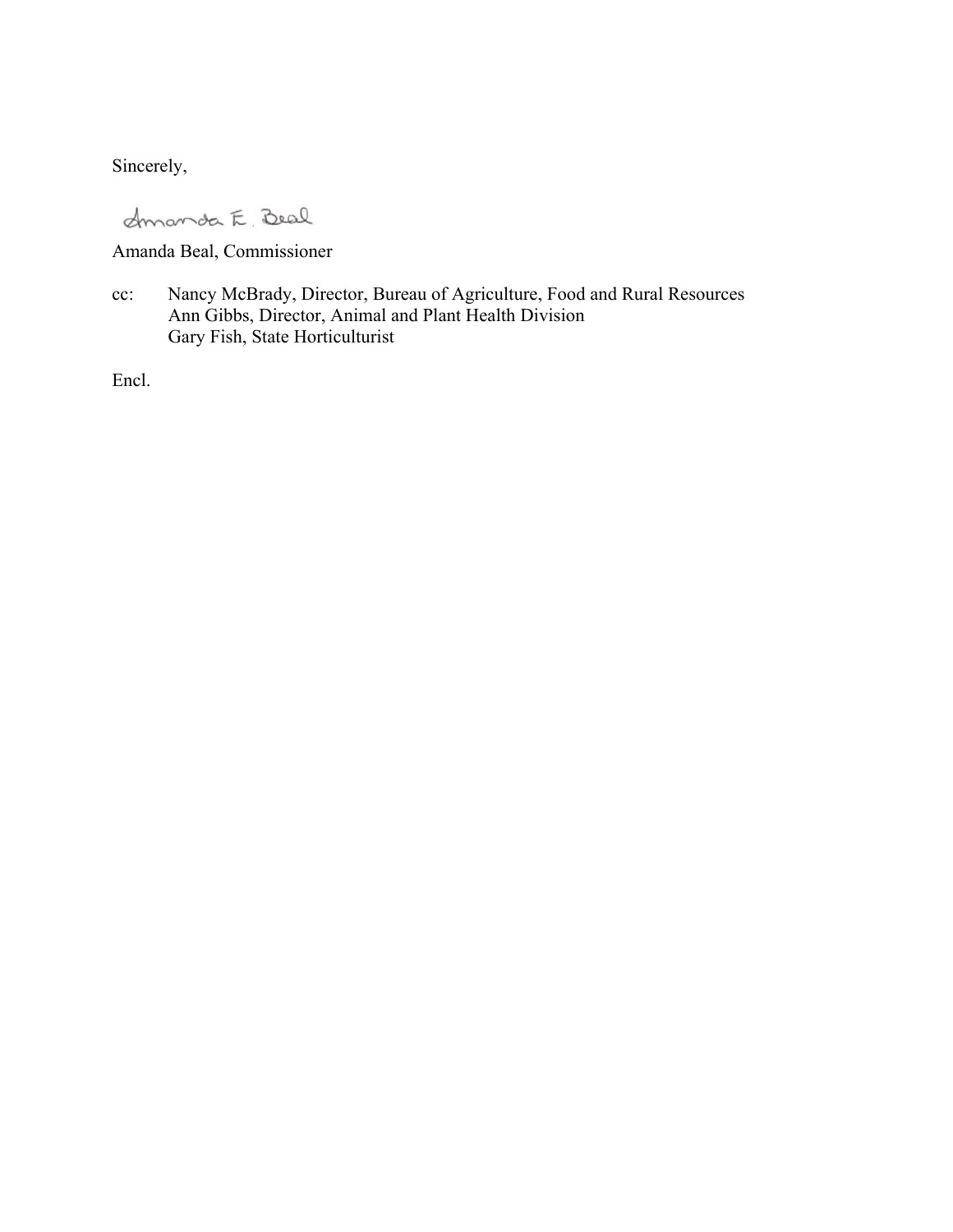

# **State of Maine Hemp Program Plan**

**Submitted by Amanda E. Beal, Commissioner** 

**2022 (Revised)**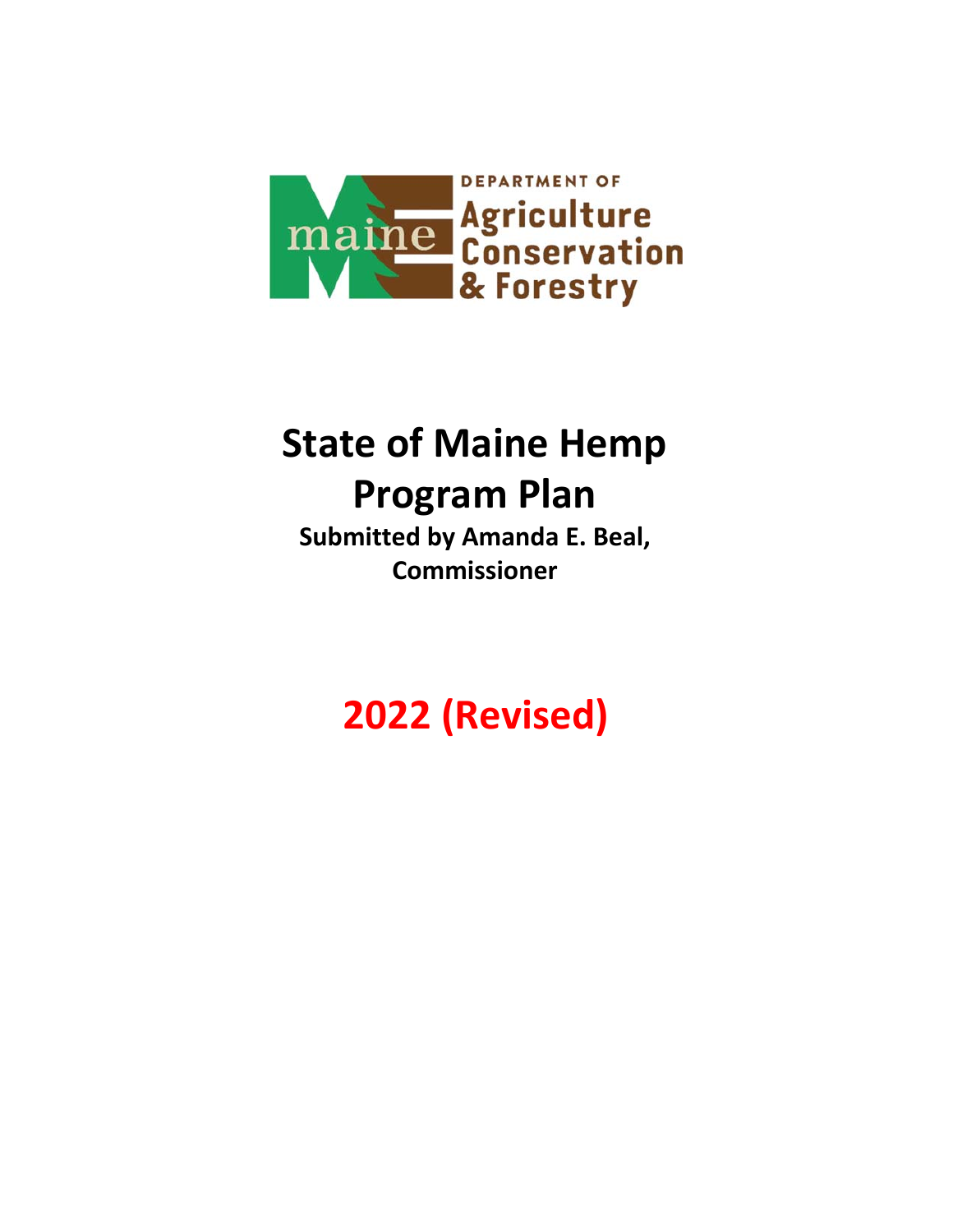

**JANET T. MILLS GOVERNOR** 

**STATE OF MAINE DEPARTMENT OF AGRICULTURE, CONSERVATION & FORESTRY OFFICE OF THE COMMISSIONER 22 STATE HOUSE STATION AUGUSTA, MAINE 04333** 

> AMANDA E. BEAL **COMMISSIONER**

As designated by the Commissioner of the Maine Department of Agriculture, Conservation and Forestry (Maine DACF), the State Horticulturist will be responsible for the oversight, administration, and daily operation of the Maine Hemp Program. The following information and respective timelines will be effective upon the approval of the Maine Hemp Plan by the United States Department of Agriculture (USDA). The "Department" hereafter shall refer to the Maine DACF.

Note: The following list of State of Maine and USDA forms and reports will be used by the Department to collect, document, and report information to USDA under the Maine Hemp Program:

Maine Hemp Program Application Indoor or Outdoor Planting Report State Hemp Producer Report Laboratory Test Results Disposal Report Disposal Certificate

#### **Table of Contents**

- A. Land Used for Production 3
- 5 B. Sampling and Testing for delta-9 tetrahydrocannabinol
- C. Remediation or Disposal of Non‐Compliant Plants 10
- D. Compliance with Enforcement Procedures Including Annual Inspections 11
- E. Information Sharing 13
- F. Certification of Resources 14
- G. Plan Approval, Technical Assistance, and USDA Oversight 15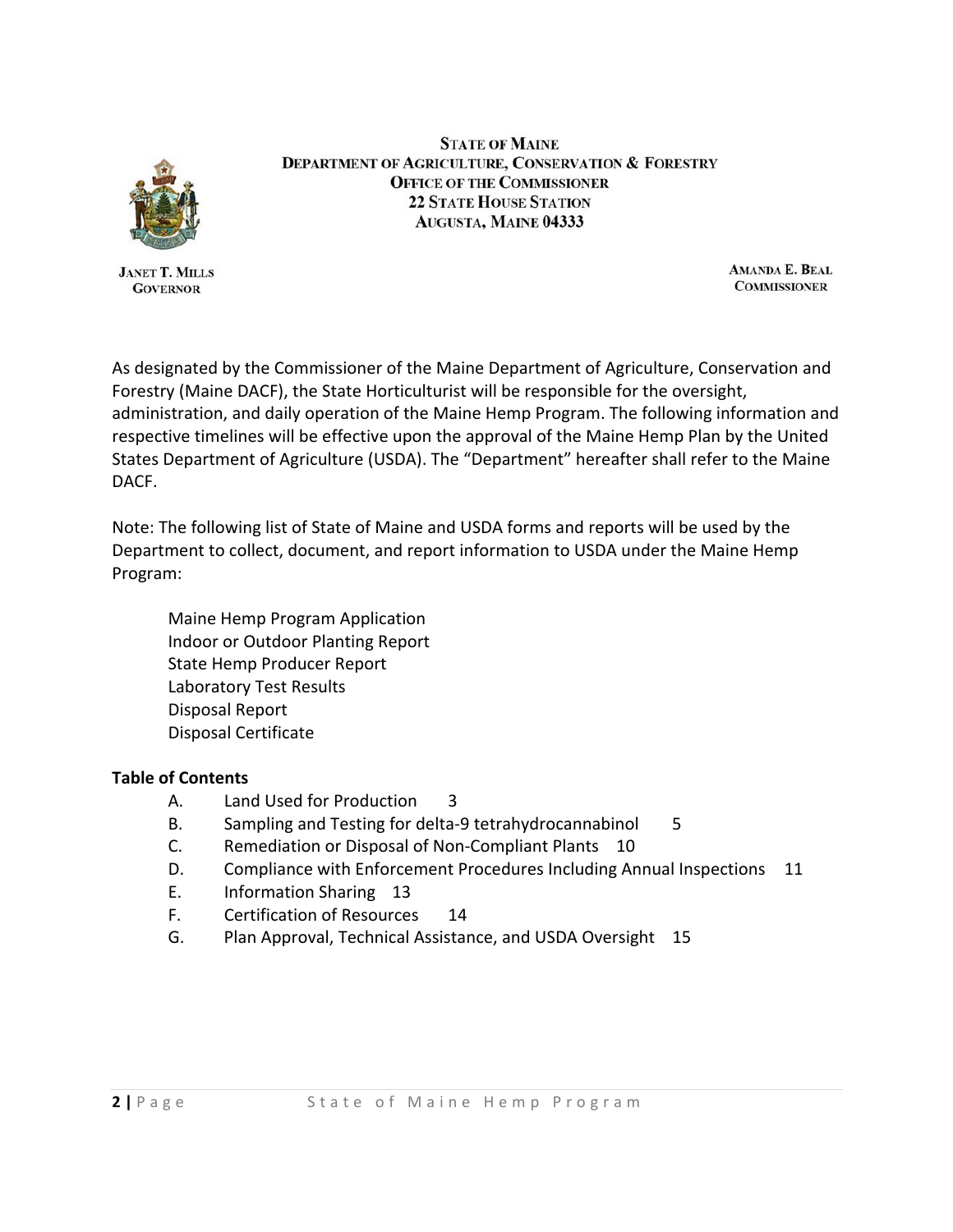## **A. Land Used for Production**

1. The Department will collect and maintain relevant producer information by requiring each applicant to complete a Maine Hemp Grower license application, licensing agreement, and a criminal history report. Licenses will expire 365 days after issuance.

2. The Department will collect and maintain relevant information on land used for hemp production by requiring each licensed producer to furnish a completed indoor or outdoor planting report. The Department will require that forms be submitted to the Department via email, U.S. mail, or a physical collection point identified by the Department, no later than 15 days after planting. A new planting report will be required each time a licensed grower plants a new crop.

 month as required. The Department will rely on information indicated in the Maine Hemp 3. The Department will provide contact information for each licensed producer, including business entities, covered under the Maine Hemp Program Plan to the USDA in the State Hemp Producer Report. The Department will submit this report to the USDA on the first of each Program Application. Information will include:

- o Name
- o Address
- o Telephone number
- o Email address (if available)

If the applicant is a business entity, the information must include:

- o Name of the business
- o Address of the principal business location
- o Full name and title of the key participants
- o Email address
- o EIN number of the business entity

4. The Department will collect from each licensed producer a legal description for land where hemp is produced in the State. This information will be reported by the applicant or licensed producer on the Indoor or Outdoor Planting Report form and will identify the GPS coordinates where hemp will be produced. This description will contain the city and county, as well as the geospatial location.

# 5. Licensed producers must report:

(a) location information (street address and geospatial coordinates) for each lot or facility where hemp will be produced,

(b) acreage (outdoor) or square footage (indoor) in hemp production, and

(c) the associated license and authorization identifier in the prescribed USDA format, to USDA Farm Service Agency (FSA). The Department will correspond monthly with FSA to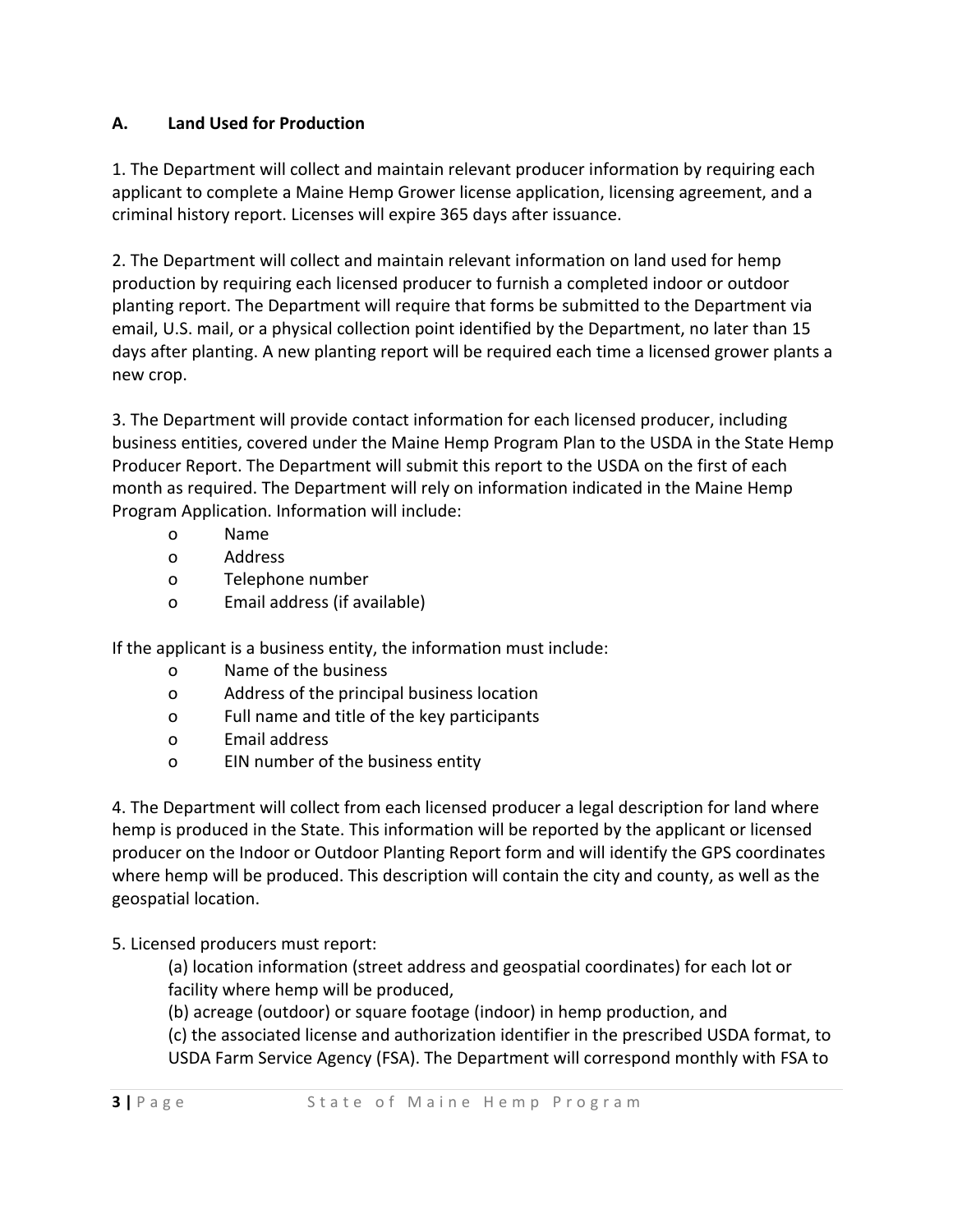confirm this information.

6. Any persons who materially falsify any information in their application shall be deemed ineligible to participate in the program.

7. The Department will maintain and report to USDA the status of licensed producers, license numbers of producers, and any changes. The Department will report to USDA using the State Hemp Producer Report. For the purposes of reporting to the USDA, the Department will assign unique license numbers according to USDA specifications.

8. The Department will maintain all producer growing site registration records for three years.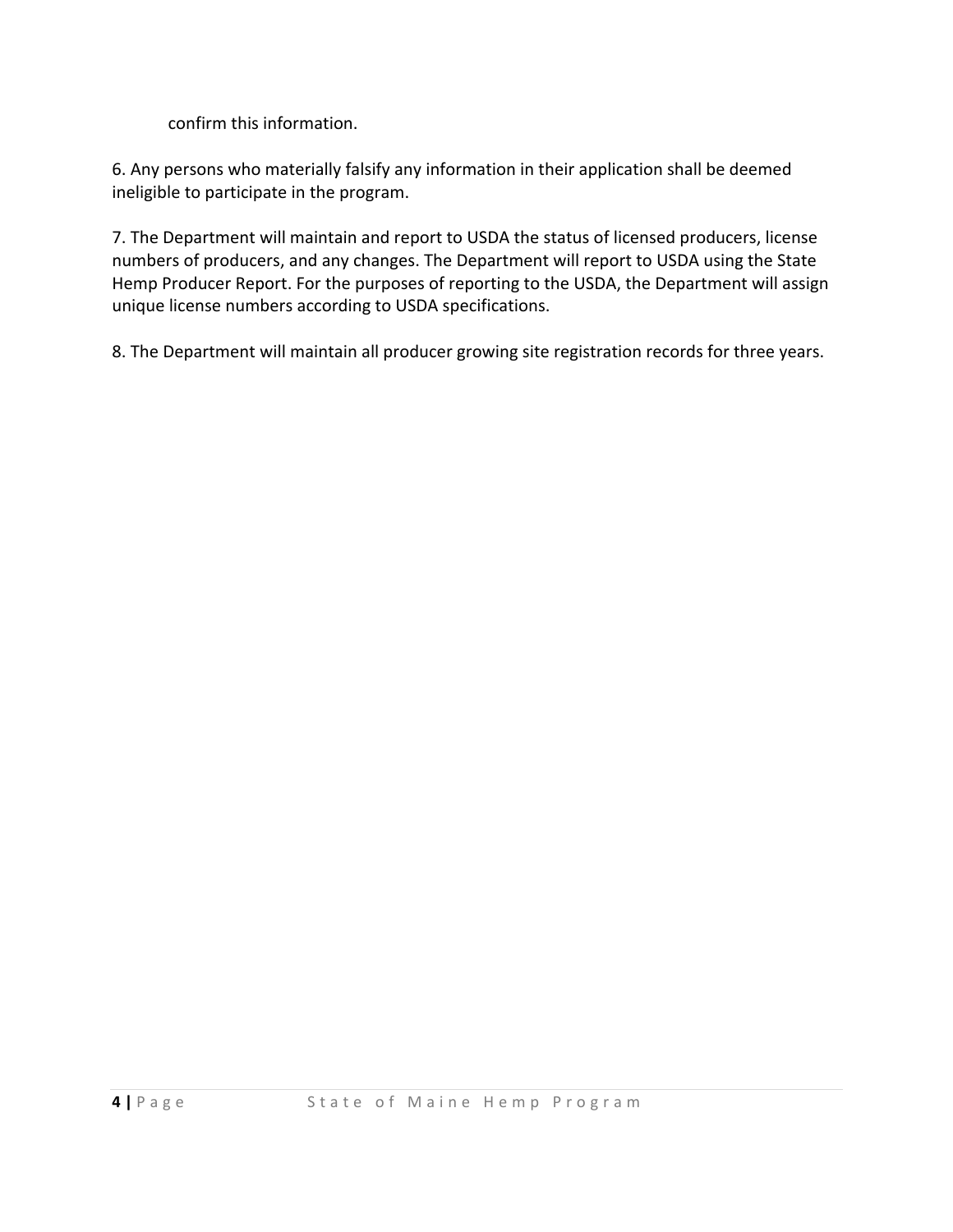## **B. Sampling and Testing for delta‐9 tetrahydrocannabinol**

1. Employees of the Department will be responsible for performing inspections and collecting hemp samples. Training will include successful completion of USDA's hemp sampling agent training modules and in‐field practice alongside experienced Department staff. We will not be using independent contractors at this time.

2. The Sampling protocols will be sufficient to ensure at a confidence level of 95% that no more than 1% of hemp plants in each sampled lot would exceed the acceptable THC level and will ensure that representative samples are collected reflecting a homogeneous composition of the lot being sampled.

- 3. Performance based sampling will apply to the following hemp-growing situations in Maine:
	- o Research institutions, provided that any hemp grown will (a) never enter the stream of commerce and (b) be tested by the institution for THC content prior to harvest. Research institutions must ensure the proper disposal of noncompliant plants and comply with the same licensing and reporting requirements as all other license holders. Lead researchers are subject to the Criminal History check requirement.
	- o Microgreens, as these are very young plants (under 5" tall and approximately 14 days past germination). There are no flowers to test with microgreens and THC content in the plant tissue is negligible.
	- o Hemp seedlings, as these are young plants, under 12" tall, without floral bud development. There are no flowers to test.
	- o Groups listed are subject to Performance‐based sampling requirements may be audited or randomly inspected by the Department to ensure compliance.

4. For all other hemp production, the Department will collect samples from every grower and every lot. As the hemp industry in Maine continues to evolve, the Department will collect and analyze data pertinent to sample collection and testing. The Department intends to use this program data to develop additional performance‐based sampling protocols, which will be submitted as an addendum to the Maine Hemp Program Plan and submitted to USDA for approval prior to implementation.

5. The Department will use the following procedures to conduct sampling and testing within 30 days prior to the anticipated harvest date.

- o A Department employee will collect representative samples from lots to submit for testing of THC concentration levels within 30 days prior to the date of harvest, as indicated by the licensed producer or authorized representative of the licensed producer. The Department will not comingle lot samples.
- o The Department requires licensed producers to notify the Department via telephone or email within 30‐15 days prior to the anticipated harvest of cannabis plants. A licensed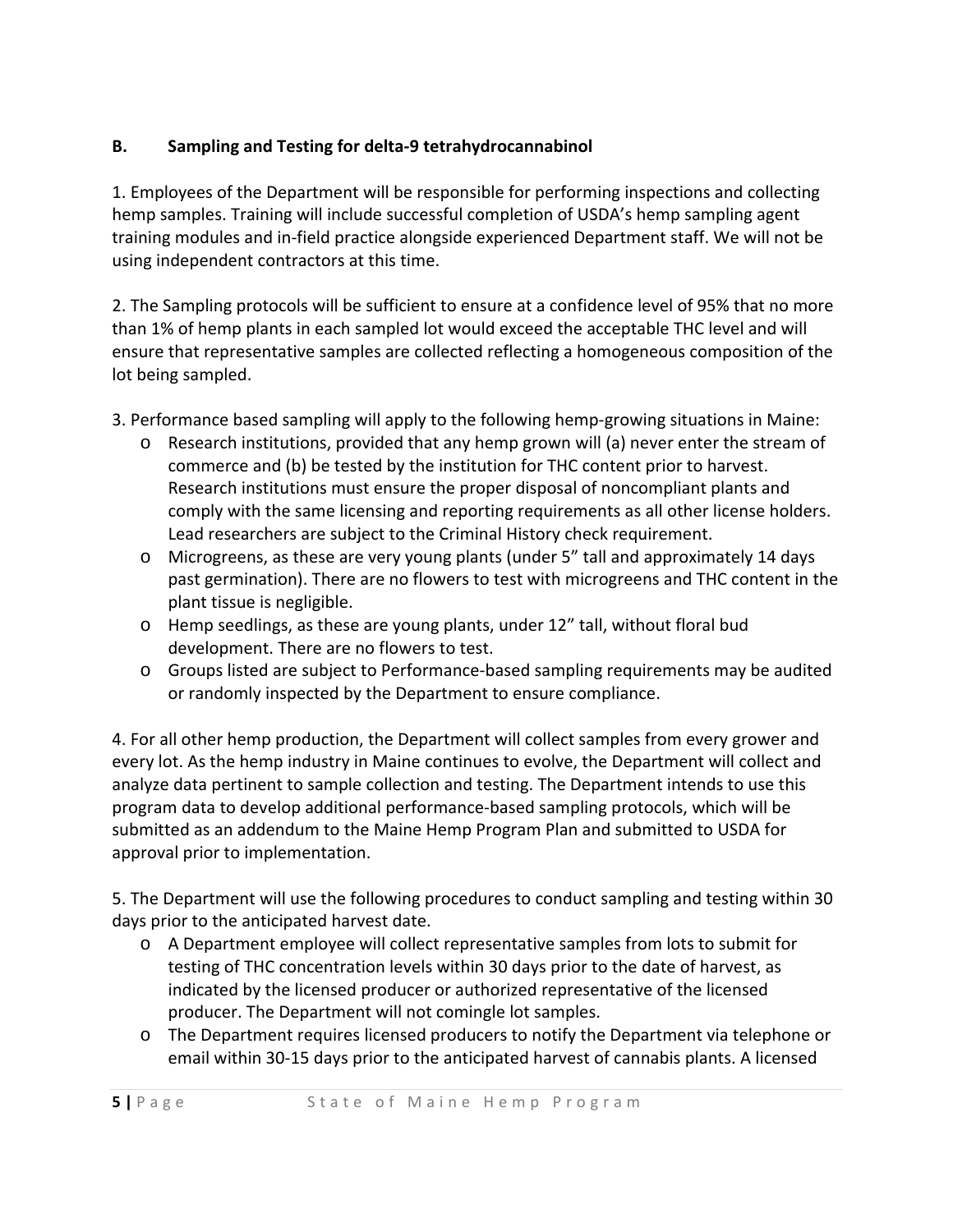producer or an authorized representative of the licensed producer, as documented on the Maine Hemp Program Application, has the role of notifying the Department of the anticipated date of harvest. Licensed producers and/or authorized representatives do not have any role in sample collection except to be present while the Department samples their crop. Licensed producers have 30 days from the date it was sampled by the Department to harvest that hemp lot.

- o If a licensed producer fails to complete harvest within 30 days of sample collection, the Department will collect a second pre‐harvest sample of the lot to be submitted for testing. The licensee will be responsible for the costs of any additional pre‐harvest samples.
- o The sampling agent will not collect samples on lots where cannabis plants have not matured to the flowering stage, as the USDA requires that samples consist of flower material.
- o A licensed producer or any other individual shall not harvest cannabis plants prior to samples being collected by the Department.

6. The Department will use the following procedures to collect samples of flower material from cannabis plants and ensure that samples represent a homogenous composition of a lot:

- o Survey the growing area and verify GPS coordinates of lot(s). Note the average height, appearance, plant density, and degree of maturity of the plants. Visually assess the homogeneity of the lot to be sampled to establish that the lot is of like variety. Estimate the lot area and number of plants in the lot. When sampling indoor facilities with tiers of plants growing under artificial lights, add up the square footage of each tier. Record relevant data.
- o When possible, walk through the lot following a sawtooth pattern, beginning at one point of the lot, and walking towards another point located on the opposite side of the lot. If lots are grown in a single row or narrow band of rows, walk the extent of it, taking samples at points throughout. If lots are grown under lights indoors, be able to access all tiers of plants. Avoid sampling from field edges and in areas where plants appear stressed and unhealthy.
- $\circ$  From each flowering cannabis plant selected for a sample, the sampling agent will cut off a 5 to 8" flowering end of a branch from the upper one‐third of the plant. The sample may be the top cola of the plant. The flowering branches collected for that lot will be held in a plastic bucket while the agent moves through that lot.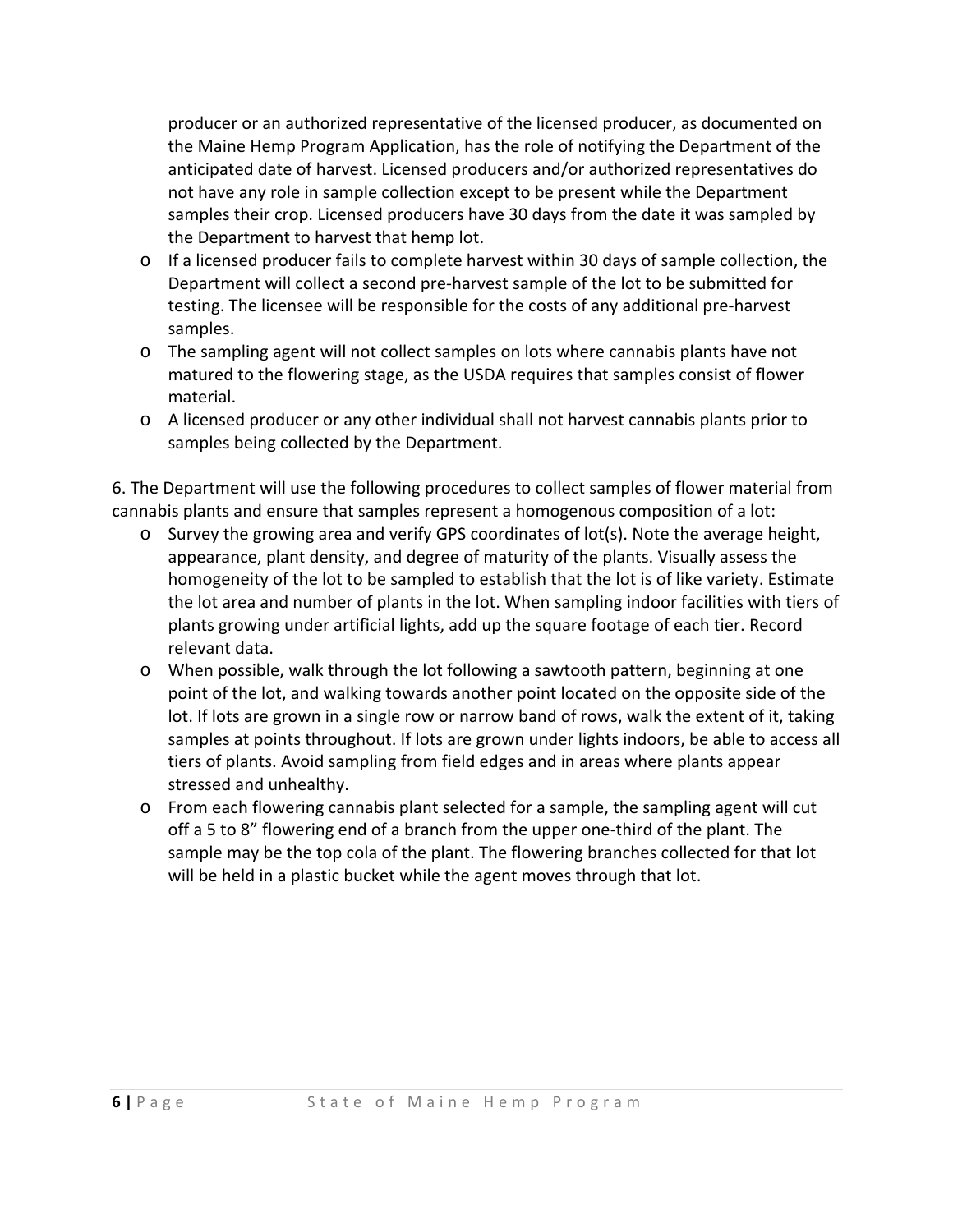o For CBD/resin hemp crops, either indoor or outdoor, the following table will be used to determine how many plants from which to take flowering stems.

| Number of plants in<br>lot | Minimum # of plants<br>to sample                                                                                                                                                                    |  |  |
|----------------------------|-----------------------------------------------------------------------------------------------------------------------------------------------------------------------------------------------------|--|--|
| 1-5                        | 1                                                                                                                                                                                                   |  |  |
| $6 - 20$                   | 3                                                                                                                                                                                                   |  |  |
| $21 - 40$                  | 4                                                                                                                                                                                                   |  |  |
| $41 - 75$                  | 5                                                                                                                                                                                                   |  |  |
| 76-100                     | 6                                                                                                                                                                                                   |  |  |
| 101-200                    | 7                                                                                                                                                                                                   |  |  |
| 201 - 500                  | 8                                                                                                                                                                                                   |  |  |
| 501-1000                   | 10                                                                                                                                                                                                  |  |  |
| $1001+$                    | Sampler can decide so long<br>as at least 10 plants are<br>sampled and total lot<br>acreage does not exceed 10<br>acres. For lots larger than<br>10 acres in size, use USDA's<br>sample size table. |  |  |

o For grain and fiber crops, the following USDA generated tables will be used to determine how many plants from which to take flowering stems.

|             |             | -------<br>of acr |
|-------------|-------------|-------------------|
| Number      | Sample      | 11                |
| of acres    | <b>Size</b> | 12                |
| Less than 1 |             | 13                |
|             |             | 14                |
| 2           |             | 15                |
| 3           |             | 16                |
|             |             | 17                |
| 5           | 5           | $18-1$            |
| 6           | 6           | 20                |
|             |             | 21                |
|             |             | 22                |
| 8           | 8           | 23                |
| 9           | 9           | 24                |
| 10          | 10          | $25 - 2$          |

| Number<br>of acres | Sample<br>Size | Number<br>of acres | Sample<br><b>Size</b> | Number<br>of acres | Sample<br><b>Size</b> | Number<br>of acres | Sample<br>Size |
|--------------------|----------------|--------------------|-----------------------|--------------------|-----------------------|--------------------|----------------|
| 11                 | 11             | 40                 | 36                    | $75 - 76$          | 61                    | 119-120            | 86             |
| 12                 | 12             | $41 - 42$          | 37                    | 77                 | 62                    | 121-122            | 87             |
| 13                 | 13             | 43                 | 38                    | 78-79              | 63                    | 123-124            | 88             |
| 14                 | 14             | 44                 | 39                    | 80-81              | 64                    | 125-126            | 89             |
| 15                 | 15             | $45 - 46$          | 40                    | 82                 | 65                    | 127-128            | 90             |
| 16                 | 16             | 47                 | 41                    | 83-84              | 66                    | 129-130            | 91             |
| 17                 | 17             | 48                 | 42                    | 85-86              | 67                    | 131-132            | 92             |
| 18-19              | 18             | 49-50              | 43                    | 87                 | 68                    | 133-134            | 93             |
| 20                 | 19             | 51                 | 44                    | 88-89              | 69                    | 135-136            | 94             |
| 21                 | 20             | 52                 | 45                    | 90-91              | 70                    | 137-138            | 95             |
| 22                 | 21             | 53-54              | 46                    | 92                 | 71                    | 139-140            | 96             |
| 23                 | 22             | 55                 | 47                    | 93-94              | 72                    | 141-143            | 97             |
| 24                 | 23             | 56                 | 48                    | 95-96              | 73                    | 144-145            | 98             |
| $25 - 26$          | 24             | 57-58              | 49                    | 97-98              | 74                    | 146-147            | 99             |
| 27                 | 25             | 59                 | 50                    | 99                 | 75                    | 148-149            | 100            |
| 28                 | 26             | 60-61              | 51                    | 100-101            | 76                    | 150-152            | 101            |
| 29                 | 27             | 62                 | 52                    | 102-103            | 77                    | 153-154            | 102            |
| 30                 | 28             | $63 - 64$          | 53                    | 104-105            | 78                    | 155-156            | 103            |
| $31 - 32$          | 29             | 65                 | 54                    | 106-107            | 79                    | 157-157            | 104            |
| 33                 | 30             | 66-67              | 55                    | 108                | 80                    | 159-161            | 105            |
| 34                 | 31             | 68                 | 56                    | 109-110            | 81                    | 162-163            | 106            |
| 35                 | 32             | 69-70              | 57                    | 111-112            | 82                    | 164-166            | 107            |
| 36                 | 33             | 71                 | 58                    | 113-114            | 83                    | 167-168            | 108            |
| $37 - 38$          | 34             | $72 - 73$          | 59                    | 115-116            | 84                    | 169-170            | 109            |
| 39                 | 35             | 74                 | 60                    | 117-118            | 85                    | 171-173            | 110            |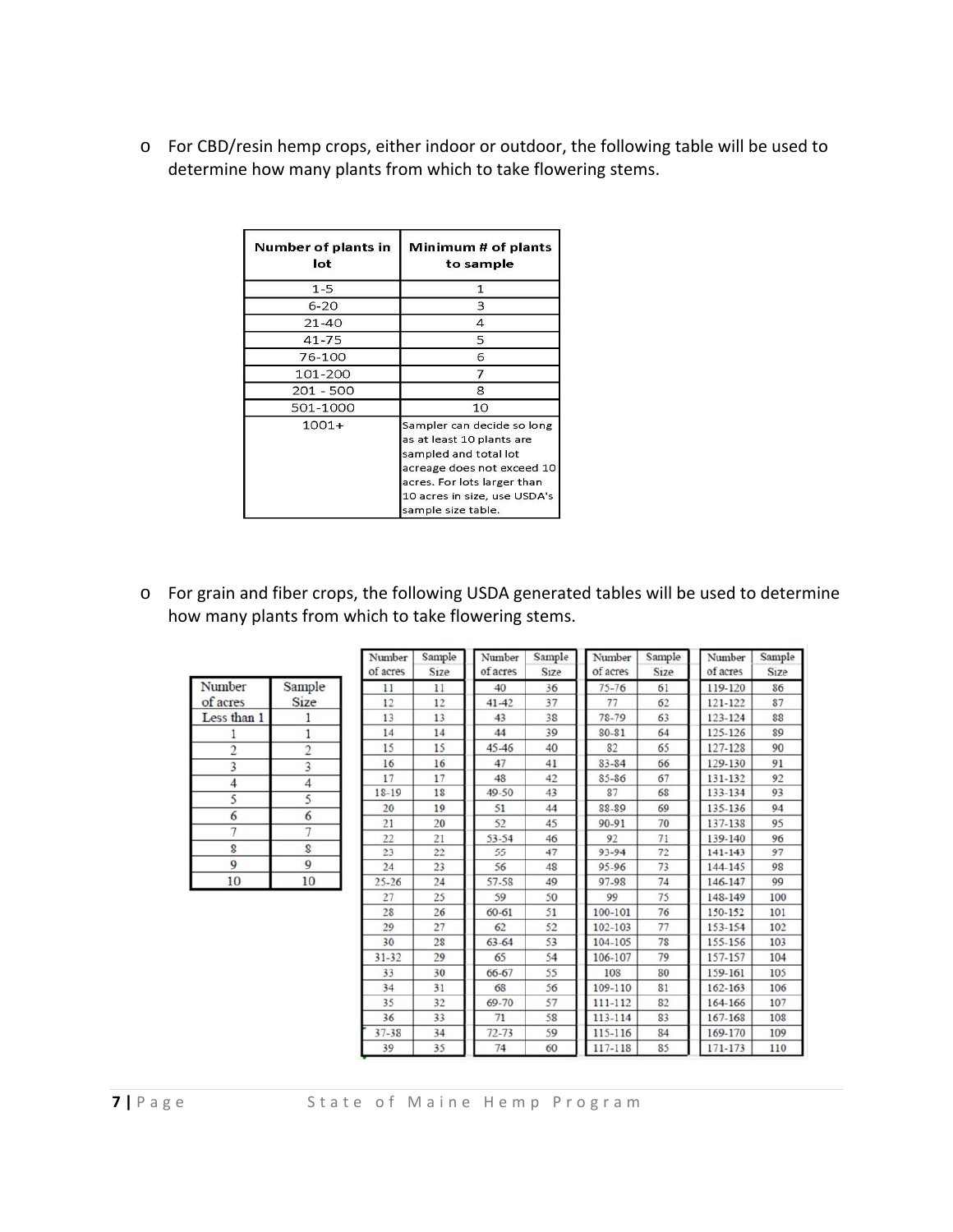- o When sampling for a lot is complete, the agent will divide the contents of the bucket into two new paper bags creating a pair of samples, one of which the lab will hold as a backup in the event a second THC analysis is needed for that lot. Each paper bag is sealed with security tape and labeled with a numbering system that identifies license number, lot, date of sample, and sampling agent. The agent will use rubbing alcohol and towels to clean pruning shears, hands, and collection bucket between lots. Above all, the sampling agent must make sure that flower material from one lot is not mingled with that from another lot.
- o Sample bags will be held in a cool, dry, and secure place within the agent's vehicle until they are stored in a dedicated and locked refrigerator at the Department's headquarters. The lab will retrieve samples from this refrigerator for testing and storage.

7. The Department will require that a licensed producer or authorized representative of the licensed producer be present at the growing site during a scheduled sample collection whenever possible.

8. The Department shall have complete and unrestricted access during reasonable business hours to all hemp and other cannabis plants and all land, buildings, etc., used for cultivation and/or handling.

9. The Department will use the following testing procedures for total delta‐9‐THC concentration: establish an agreement with an ISO 17025 Accredited lab to perform THC analysis and require that the laboratory share test results to the Department; share reported test results to licensed producers and report test results to the USDA using the Laboratory Test Results Report (AMS‐22); require that the laboratory use gas or liquid chromatography with detection to provide quantitative determination of THC levels (delta‐9‐THC and THCA) on a dry weight basis. The lab will determine Total THC concentration (dry weight basis) with the following calculation: Total THC = delta‐9‐THC + (THCA X 0.877).

10. The Department will require that the laboratory use appropriate validated methods and procedures for all testing activities and evaluate the MU, which must be estimated and reported with test results. The Department has defined MU as follows: "Measurement of Uncertainty" or "MU", means the parameter associated with the results of a measurement that characterizes the dispersion of the values that could reasonably be attributed to the particular quantity subject to measurement. If a sample measure of 0.3% THC falls within the MU range, then the sample meets acceptable hemp THC levels.

11. The Department shall prohibit any hemp grown in a lot where the acceptable THC level is non‐compliant from handling, processing, or entering the stream of commerce. The Department has defined the acceptable hemp THC level as follows: "Acceptable Hemp THC Level" means the total THC concentration is equal to or less than 0.3% on a dry weight basis, as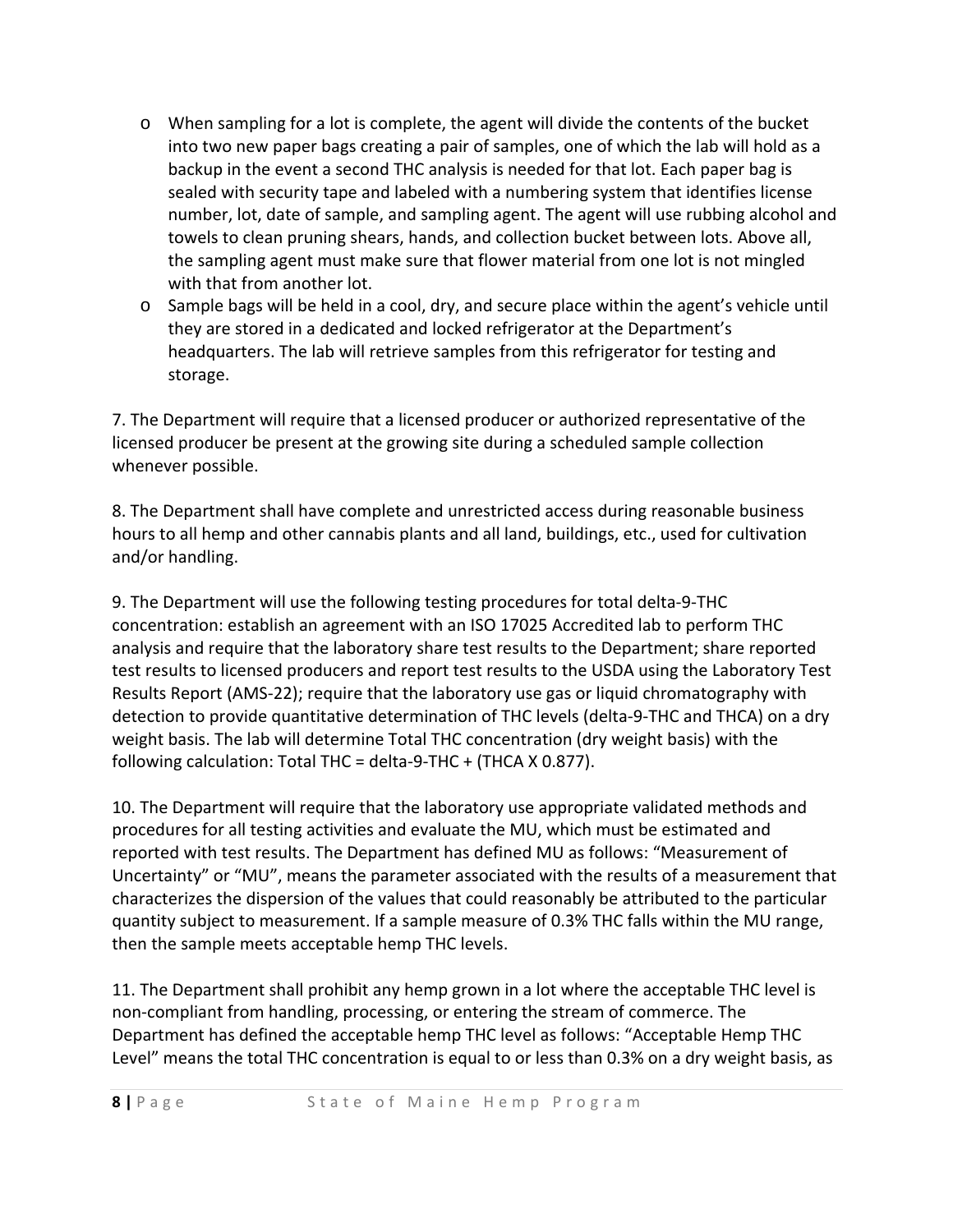reported by an ISO 17025 Accredited laboratory. The designated laboratory will also report the MU. The application of the MU to the reported delta-9 THC content concentration level produces a distribution or range. If 0.3% or less is within the distribution or range, then the sample will be considered hemp.

12. After December 31, 2022, the Department will only use a DEA registered laboratory for hemp compliance testing.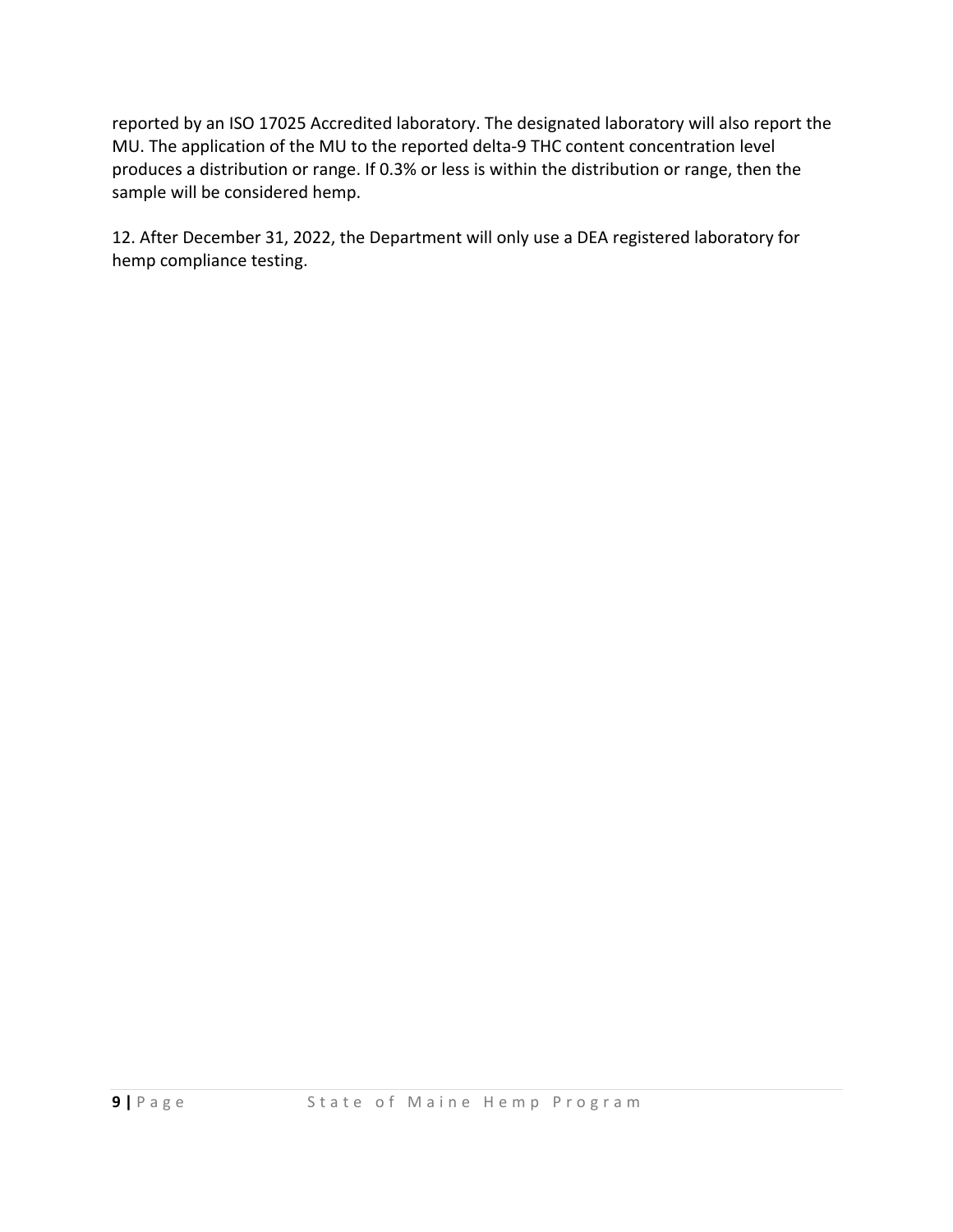#### **C. Remediation or Disposal of Non‐Compliant Plants**

1. The Department will ensure that licensed producers properly remediate or destroy non‐ compliant plants, per USDA instruction, within 30 days after receiving the test result.

2. Growers choosing to remediate non‐compliant hemp may do so by removing all the floral material and disposing of it or by shredding the industrial hemp plant into a biomass‐like material. Under either remediation method, growers are required to contact the Department to collect an official sample of the remediated hemp. If the results of the remediation test reveal a total THC concentration that is greater than the acceptable THC level, the grower must dispose of the industrial hemp lot using a disposal method that is included in this State Plan.

3. An authorized employee from the Department will witness the destruction of any cannabis that exceeds the acceptable hemp THC level until it is rendered non‐retrievable. Destruction must be done on‐site. Growers may plow the non‐compliant hemp crop in such a way as to bury it below the soil; compost the shredded crop with other feedstocks; or burn it.

4. The Department will record all disposals and remediation and report them to the USDA using the Annual Report. The Department will send all post‐remediation lab test results to USDA.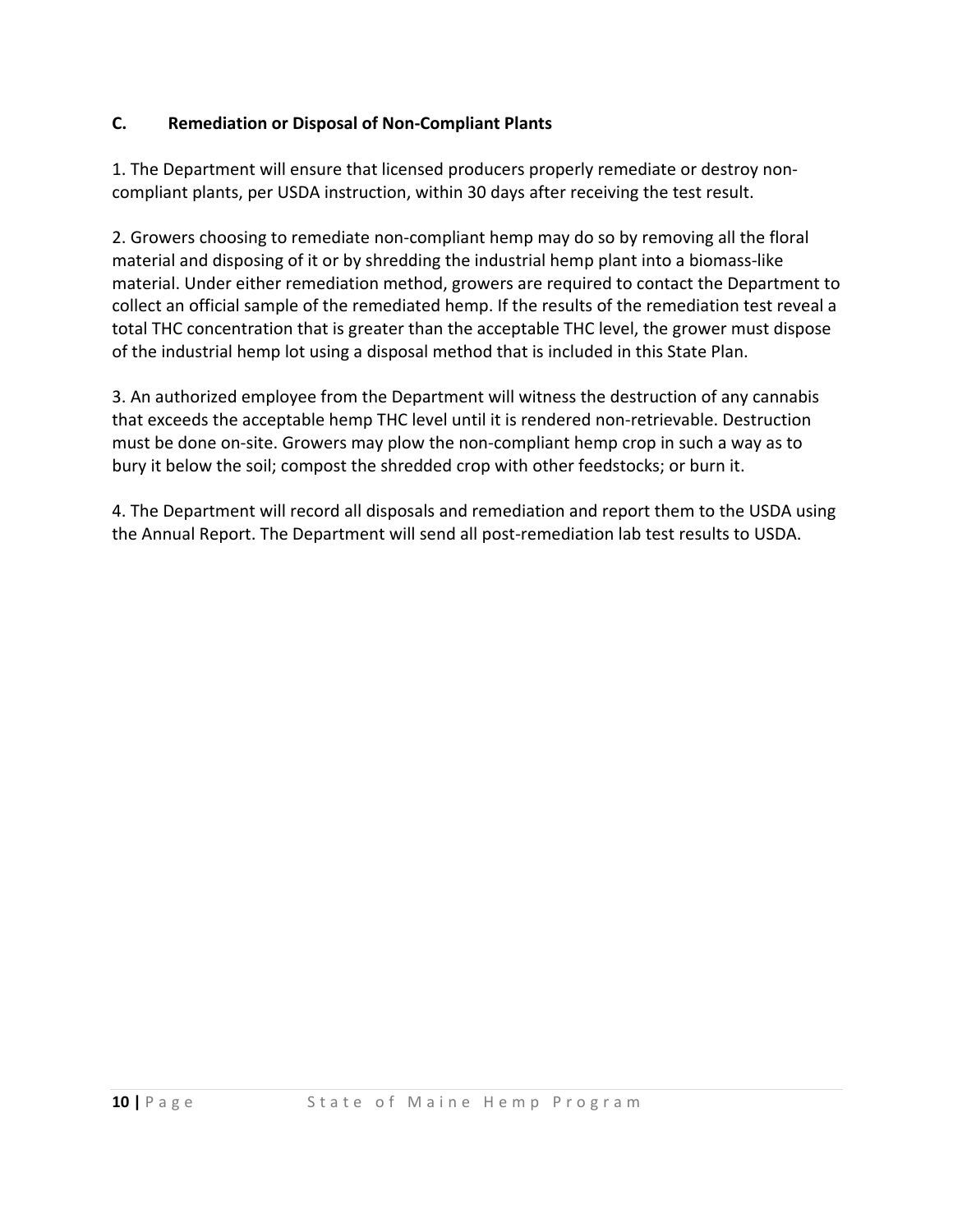## **D. Compliance with Enforcement Procedures Including Annual Inspection of Hemp Producers**

1. The Department will use the following definition for "Key Participants":

- o "Key Participants" means person or persons who have a direct or indirect financial interest in the entity producing hemp, such as an owner or partner in a partnership. A key participant also includes persons in a corporate entity at executive levels, including CEO, COO, and CFO. This may not include other management positions like farm, field, or shift managers.
- o "Criminal History Report" means a report detailing an individual's conviction status related to a controlled substance within the past 10 years at the state or federal level, which must be dated within sixty days prior to the date of application submission, to be renewed every three years. A Criminal History Report is required for all key participants and authorized representatives.
- o With respect to colleges and universities conducting hemp research, the principal investigator is considered the applicant, with co-principal investigators as key participants. Criminal history reports must be included for these individuals.
- 2. The following are ineligible applicants for a hemp license:
	- o Any person who willfully and materially falsifies any information in an application.
	- o Any person or business entity with Key Participants convicted of a felony related to a controlled substance under state or federal law in the 10‐year calendar year period prior to the application date. See Disqualifying Felony definition in bullet number 6 below.
	- o A licensee that commits a negligent violation three times in a 5‐year period shall be ineligible to produce hemp for a 5‐year period beginning on the date of the third violation.

3. The Department will conduct annual inspections of, at a minimum, a random sample of licensed producers to verify that hemp is not produced in violation of the Hemp Program.

- o The Department will schedule inspections to occur when hemp is actively being grown and harvested. The Department will notify producers prior to inspections.
- o The Department will generate a random selection from a list of licensed producer numbers.
- o A Department representative will conduct inspections to review records and documentation to include site visits to farms, fields, greenhouses, storage facilities, or other locations affiliated with the producer's hemp operation.
- o During inspections, the Department will also confirm compliance with State Nursery Law, Pesticide Law, Seed Law, and Federal Seed Act.
- maintained for accuracy and completeness. The Department will document findings. If o The Department will assess whether required records and documentation are properly an inspection results in the discovery of a negligent violation of the Maine Hemp Program, the Department will institute a corrective action plan.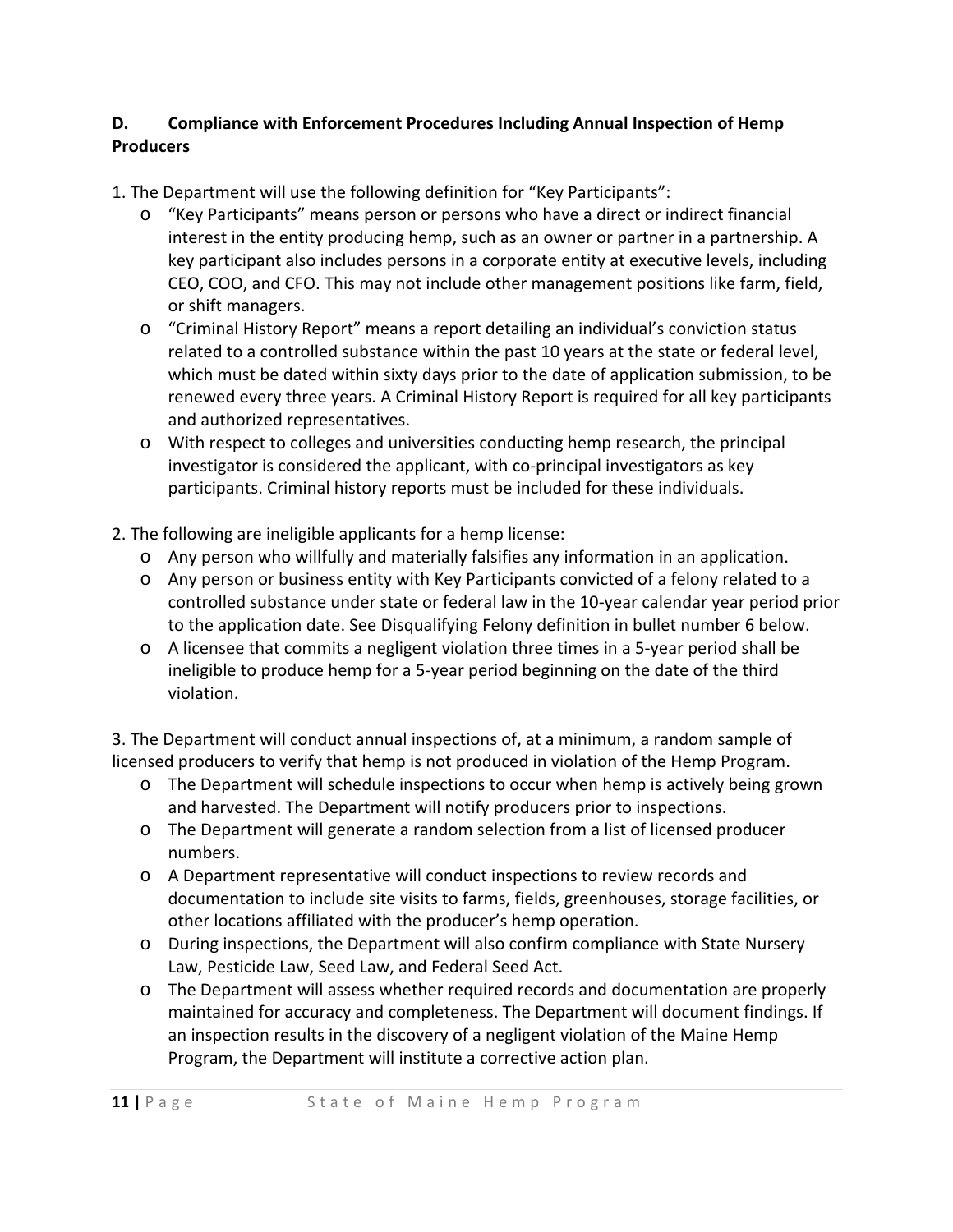- 4. The Department will require a corrective action plan for negligent violations that result from:
	- o Failure to provide legal description of land.
	- o Failure to obtain a license.
	- o Producing hemp crops that exceed the acceptable THC level. The Department will not consider hemp producers as committing a negligent violation if they produce plants exceeding the acceptable hemp THC level while using reasonable efforts to grow hemp, and the lot does not have a concentration of more than 1.0 percent on a dry weight basis.
	- o Failure to file required reports to the Department in a timely manner.

The corrective action plan will include:

- o A reasonable date by which the licensed producer will correct the negligent violation.
- o A requirement that licensed producers periodically report to the Department on compliance with this plan for a period of not less than two years following the violation.

The Department will conduct inspections to determine if corrected actions have been implemented.

5. Producers shall not receive more than one negligent violation per growing season. A license holder who has received three negligent violations in a five-year period is ineligible to produce hemp for a period of five years from the date of the third violation. Negligent violations are not subject to criminal enforcement.

6. The Department will use the following definition for "Disqualifying Felony": a state or federal felony related to a controlled substance for 10 years prior to the date when a Criminal History Report is completed. A person with a Disqualifying Felony is ineligible to participate in the State of Maine Hemp Program for 10 years following the date of conviction, with the following exception: This ineligibility requirement does not apply if the applicant grew industrial hemp before December 20, 2018, as a pilot program participant under the agricultural act of 2014 (Public Law 113‐79) and the applicant or the key participant's conviction occurred before December 20, 2018.

7. If the Department determines that a producer has willfully violated the Maine Hemp Program Plan, the Department, as applicable, shall immediately report the producer to the U.S. Attorney General and the chief law enforcement officer of the State.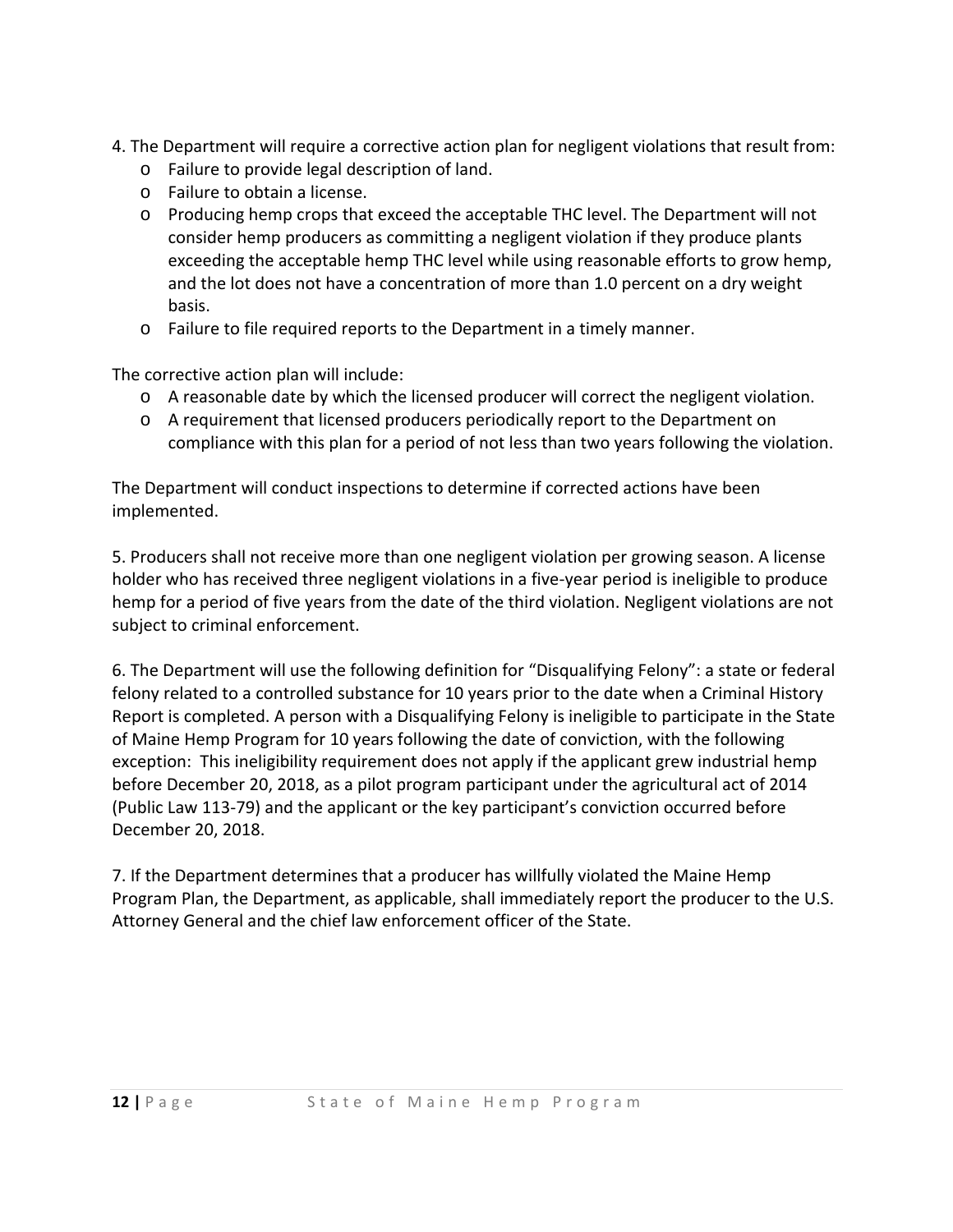#### **E. Information Sharing**

1. The Department will use the State Hemp Producer Report to report the following information to the USDA, not later than 30 days after it is received using the reporting requirements as determined by the USDA in § 990.70 of the rule. The Department will collect information as submitted by licensed producers on the Maine Hemp Program Application and Indoor or Outdoor Planting Report forms. Contact information for each hemp producer covered under the plan must be provided, including:

- o Name, address, telephone number, and email address
- o If the producer is a business entity, the full name of the business, address of the principal business location, full name and title of the key participants, an email address if available, and EIN number of the business entity

2. The Department will correspond monthly with FSA to confirm information for each licensed producer and lots.

3. Licensed hemp producers will report the information described above to USDA‐FSA as determined by USDA‐AMS in §990.70 of the rule.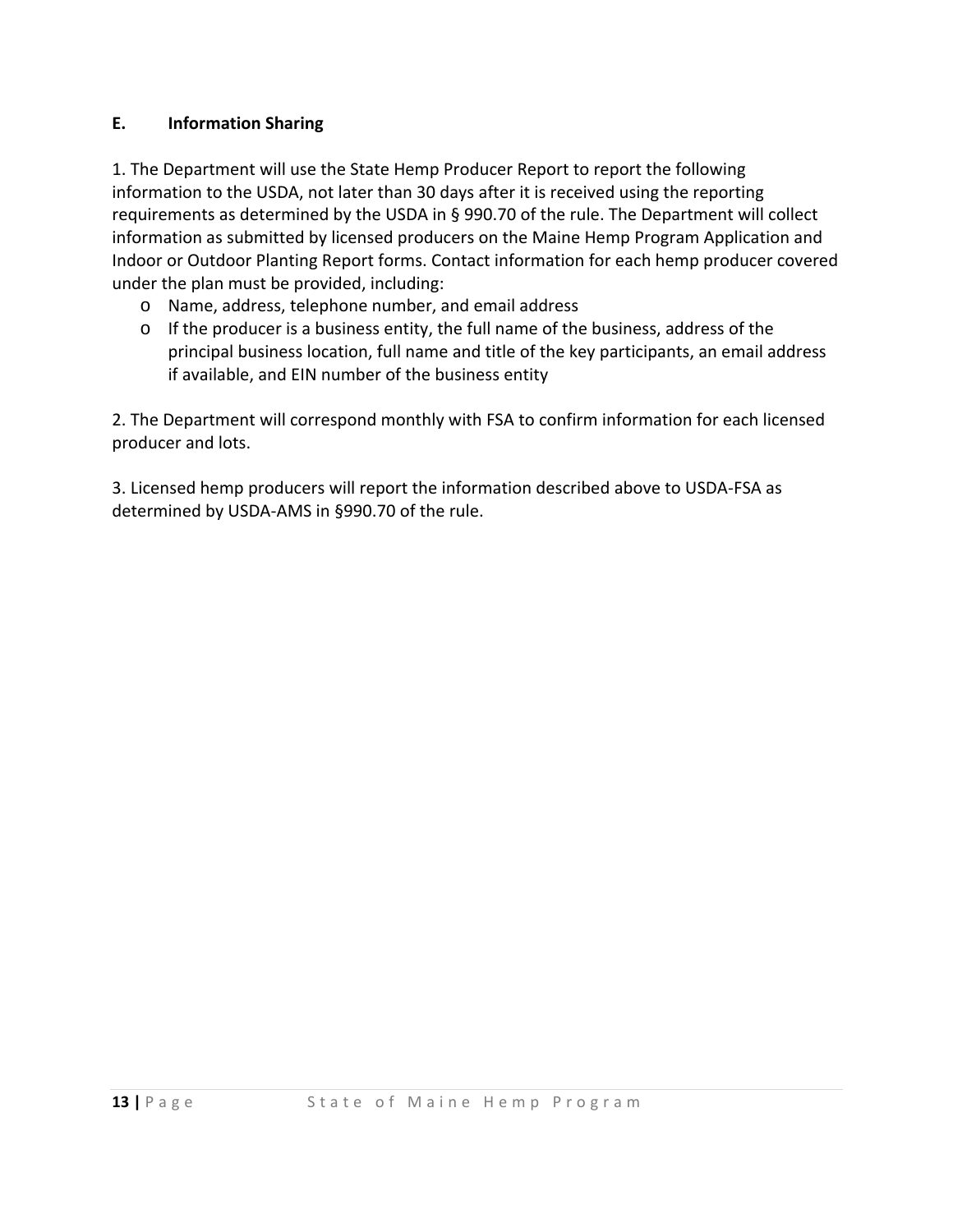#### **F. Certification of Resources**

The signature below certifies that the State of Maine has the resources and the personnel to carry out the practices and procedures described in the State of Maine's Hemp Program Plan submitted on November 16, 2021, by Commissioner Amanda Beal of the Maine Department of Agriculture, Conservation and Forestry to the USDA, pursuant to Section 297B(a)2(A)(i‐vii) of the Agriculture Improvement Act of 2018, and more formally outlined in the Hemp Final Rule (7 CFR Part 990: Establishment of a Hemp Program), and the rules authorized by MRS Title 7, Part 5, Chapter 406‐A.

Amanda E. Beal

Amanda Beal, Commissioner Maine Department of Agriculture, Conservation and Forestry Date: December 20, 2021